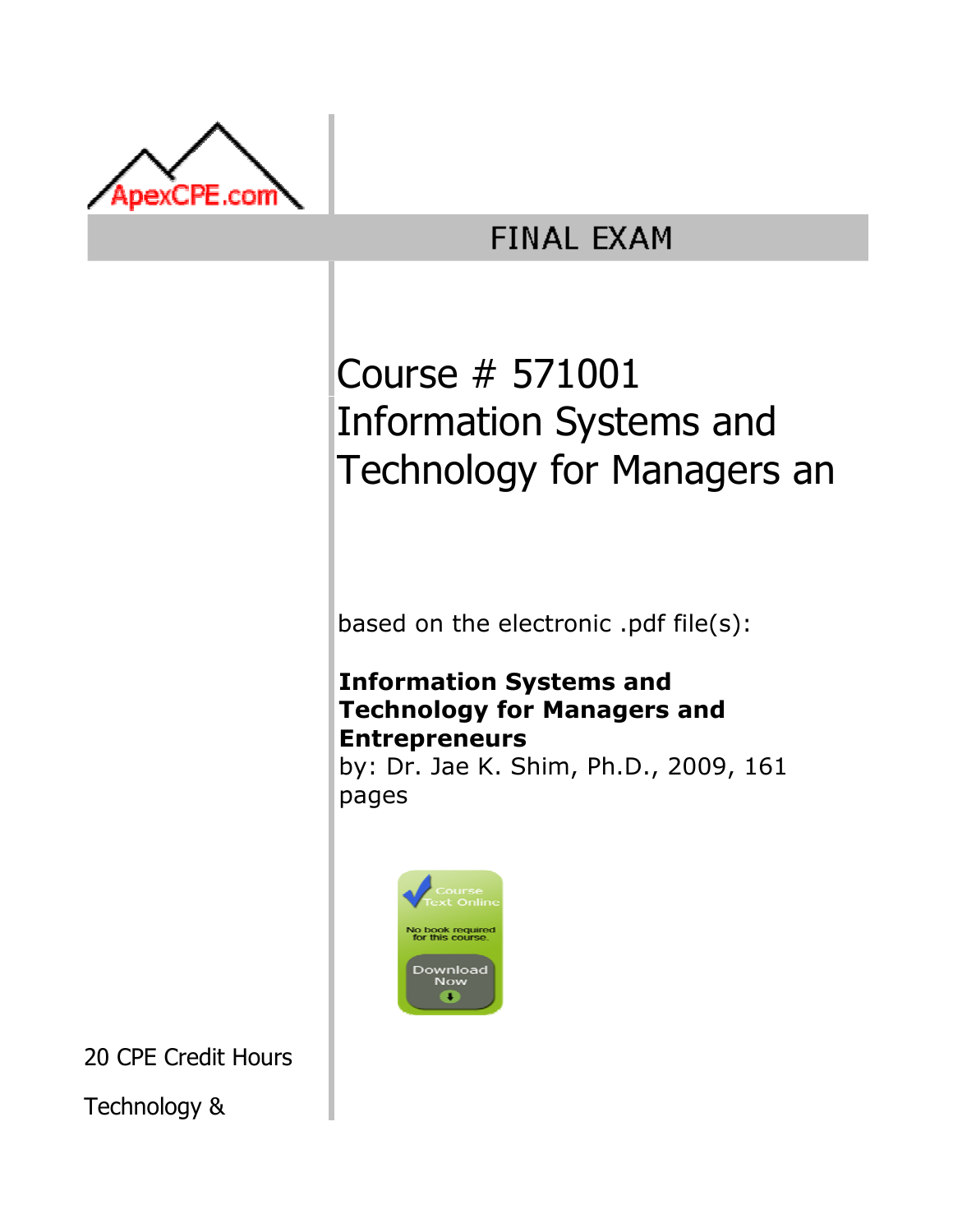### **Operations**

A P E X C P E . C O M . . . . . 713.234.0892 . . . . . support@apexcpe.com This exam sheet is made available for your convenience in answering questions while offline. Please note that you will still need to enter your answers on the online exam sheet for grading. Instructions are provided at the end of this document.

#### Chapter 1 - Models For Decision Making

1. How do information systems and information technologies differ?

- $\Box$  The terms information systems and information technologies are essentially the same and c
- $\Box$  The term information systems describes all the components and resources necessary to deliv
- Information technology can contain simple hardware components such as pencil-and-paper  $\sqrt{ }$
- The term information technologies describes all the components and resources necessary to
- 2. Information systems are classified as either operations or management support information systems. Wh **LETTREE SETTEM** From processing systems.
	- **L** Executive information systems
	- **LETT** Management information systems.
	- Decision support systems.
- 3. software suite is best described as a(n):
	- General purpose application program.
	- **LETT** Application specific program.
	- System management program.
	- System development program.
- 4. Components in system software do not include:
	- Language processors
	- **Lackson** Application software
	- L\_\_\_\_\_ Utility programs
	- **LETT** Operating systems
- 5. Information systems do not cover:
	- **LECT** Office information systems
	- Decision support systems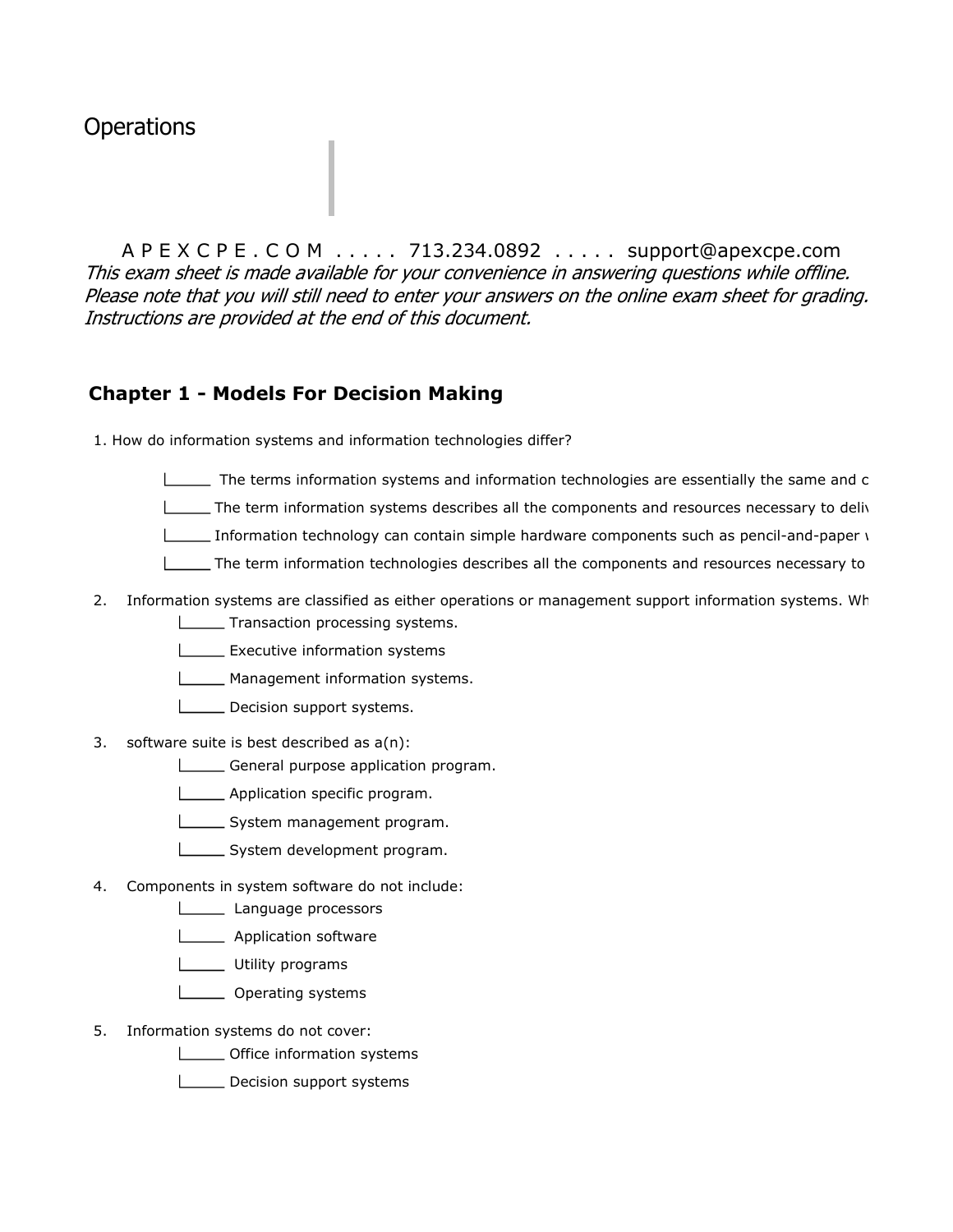**LETT** Personal development systems

- **LETTE** Management Reporting system
- 6. Which one of the following statements about an executive information system (EIS) is incorrect? The EIS **Provides top executives with immediate and easy access to information in a highly interact** 
	- Helps executives monitor business conditions in general and assists in strategic planning to control and  $\Box$
	- Is designed to accept data from many different sources; to combine, integrate, and summ
	- Is likely to be one of the most widely used and the largest of the information subsystems in
- 7. Which of the following statements is not true?
	- Companies may choose to use information technology to support efficient everyday operat
	- $\equiv$  If a company emphasizes strategic business uses of information technology, its manageme
	- A company emphasizing the use of IT as a competitive strategy would emphasize the hard
	- $\Box$  A company emphasizing the US of IT as a competitive advantage would devise business st
- 8. Decisions made at the operational management level tend to be more:
	- **LECTL** Structured.
	- Semistructured.
	- L**L**Unstructured.
	- L\_\_\_\_\_ Self-structured
- 9. Activities that describe management activities do not include:
	- **Lack** Plan
	- L\_\_\_\_\_ Organize
	- L<sub>\_\_\_\_\_</sub>Format
	- Coordinate
- 10. Levels of managerial decision making do not include:
	- Lack Risk
	- **Louise** Operational
	- **Lactical**
	- **Lower** Strategic
- 11. Which of the following is not an MIS model:
	- **Lackson** Geographic
	- **Narrative**
	- **Lackson** Physical
	- L**L**Mathematical
- 12. Conceptually, the circuitry of a central processing unit (CPU) can be subdivided into two major subunits **LETT** Arithmetic-logic unit and control unit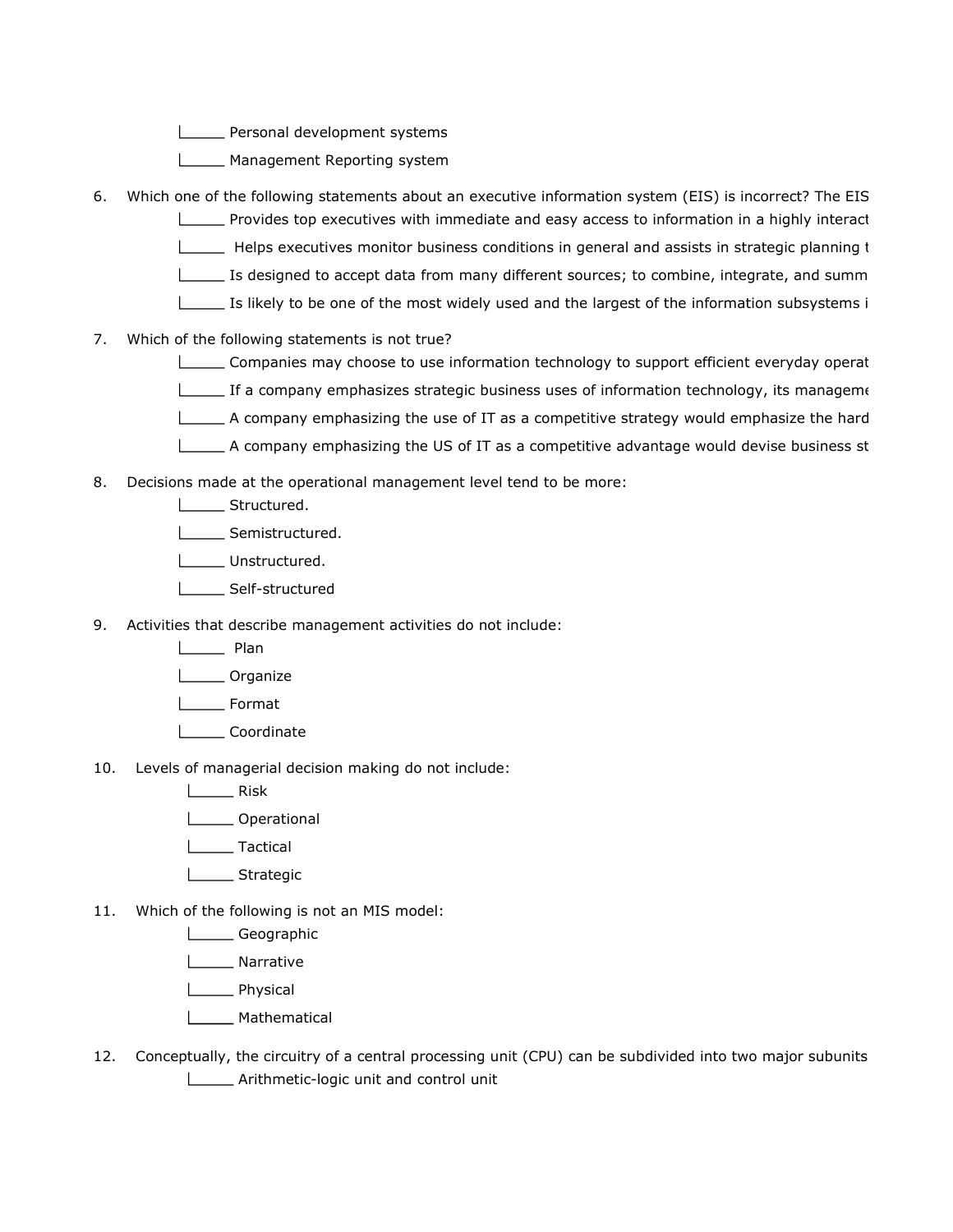- **Letter** Control unit and RAID unit
- **Letter 2** RAID unit and CD-RW unit
- Fuzzy logic unit and neural net unit
- 13. A computer is a system of hardware devices that are organized according to their system function. The
	- Convert data into electronic machine-
	- readable form for direct entry or through telecommunications links into a computer s
	- **Perform the arithmetic and logic functions required in computer processing**

 Convert electronic information produced by the computer system into human intelligible form for presentation to end users

- Store data and program instructions needed for processing L
- 14. Components of a computer system unit do not include:
	- Utility board
	- System board
	- **LETT** Central processing unit
	- **Lackson** Main memory
- 15. \_\_\_\_\_\_\_\_\_\_\_\_\_\_\_\_\_\_\_\_\_\_\_ is not an example of Internet appliances:
	- L<sub>D</sub>PDAs
	- Satellite radio
	- Set-top boxes
	- L\_\_\_\_\_ Cellular phones
- 16. A dual-core device contains:
	- **LECT** Two independent microprocessors
	- **Letter** Two disk drives
	- **LETTE TWO sets of systems software**
	- **LECTURE TWO key boards**
- 17. Selecting a laptop computer is trickier than buying a desktop PC because laptops are more
	- **Liverse**
	- **Looper Expensive**
	- **Limensional**
	- L**oopen** Vulnerable
- 18. Which of the following is the latest Microsoft's Windows operating system:
	- **LEART UNICOS and COS**
	- Windows Vista
	- L\_\_\_\_ Windows XP
	- L<sub>\_</sub>MS and MAC
- 19. Major functions provided by operating systems (OS) do not include: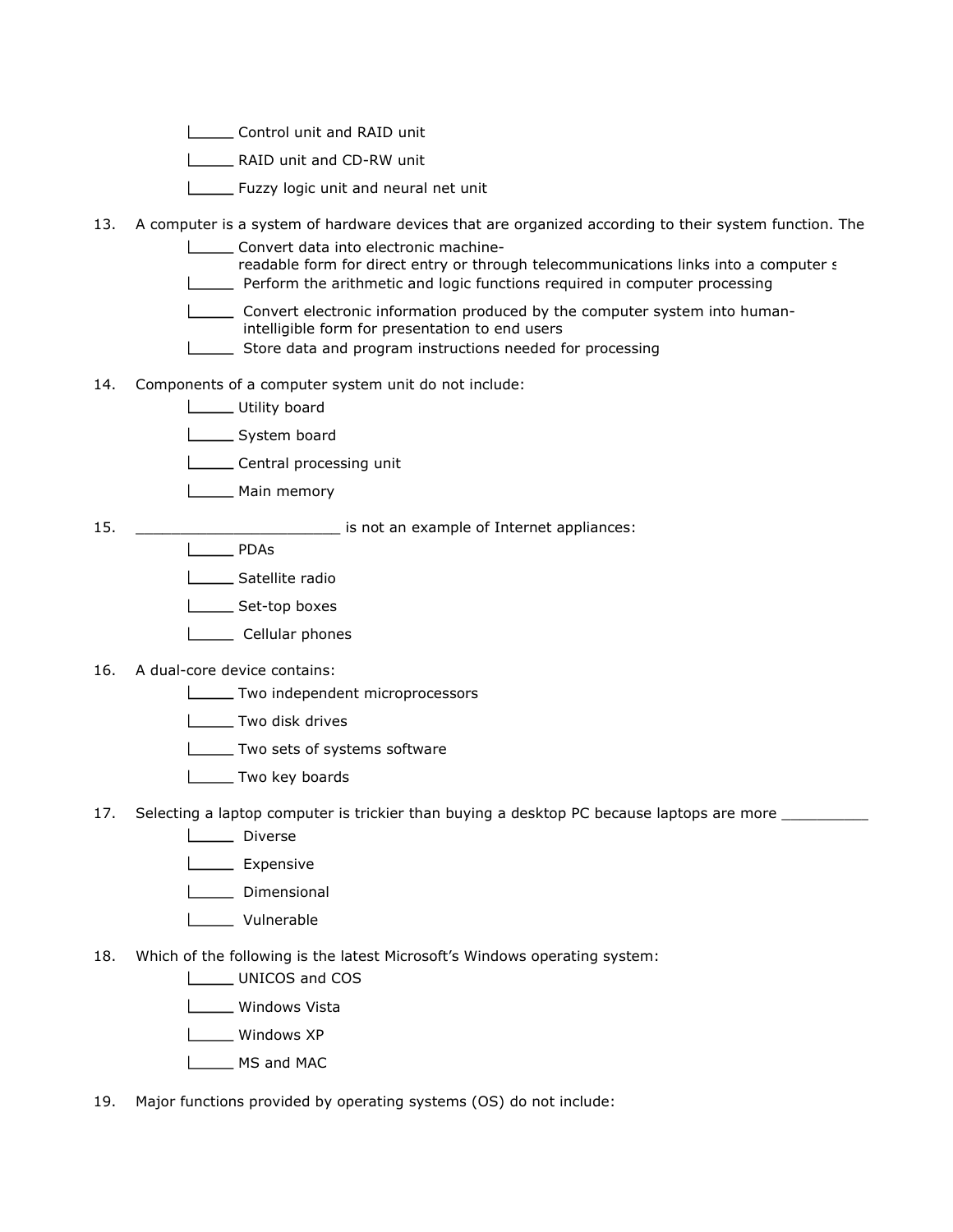- **LETTE** Management tasks
- L**L** Retooling
- User interface
- L<sub>DD</sub> Booting
- 20. An open source code operating system is:
	- L**L** Netware OS
	- Linux
	- **LECTE** Microsoft Windows
	- Java
- 21. A local-area network (LAN) operating system developed by Novell Corporation is:
	- Linux
	- L<sub>M</sub>MS XP
	- L<sub>Netware</sub>
	- L**L** UNIX
- 22. A sample statement of fourth generation language is:
	- $\Box$ 1.00000111011101E15
	- Select name from executive
	- $\Box$ Counter: = 20
	- Update the inventory file by transaction file
- 23. Examples of third generation programming include all the following except:
	- Machine Code
	- L**COBOL**
	- PACAL
	- **LASIC**
- 24. . <u>\_\_\_\_\_\_\_\_\_\_\_\_\_\_</u> is not a third generation programming language:
	- $\Box$  COBOL
	- **Lucky** Query
	- L**EXECUTE FORTRAN**
	- $\Box$  C/C++
- 25. The interaction of programming objectives that groups together other programming procedures is:
	- ADA
	- L**L** Query language
	- Object-oriented programming (OOP)
	- L<sub>C</sub> language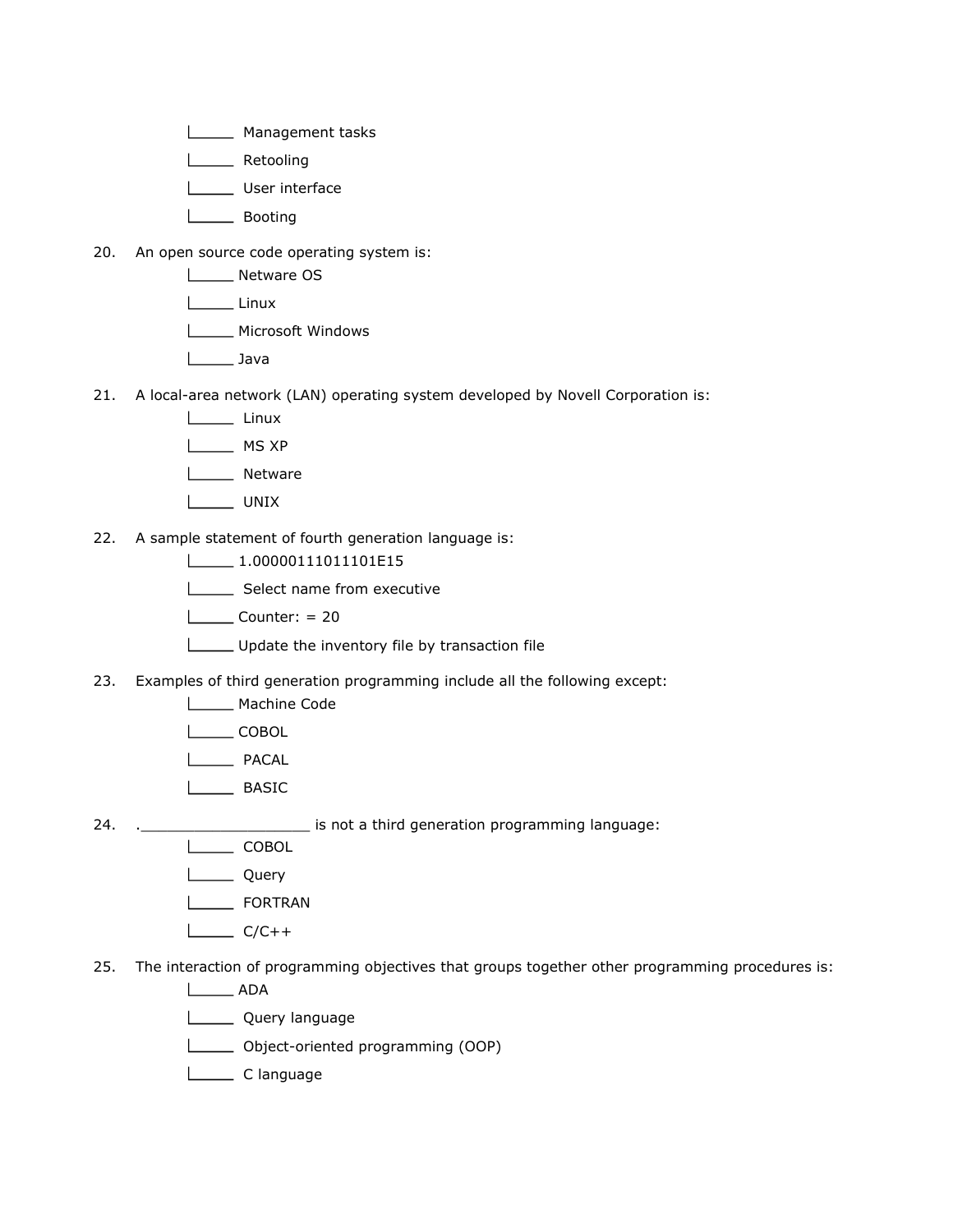- 26. \_\_\_\_\_\_\_\_\_\_\_\_\_\_\_\_\_ is commercial software offered to users without initial charge.
	- **Looper** Firmware
	- **Middleware**
	- **Lackson** Shareware
	- **Looper** Finalware
- 27. Computer manufactures are now installing software programs permanently inside the computer as part
	- **Lowell** Firmware
	- File integrity
	- Software control
	- **Hardware security**
- 28. Software that is not protected by copyright law is:
	- **LETTE** Proprietary software
	- **LETTE** Public domain software
	- Single user license software
	- | Site users license software
- 29. Which one of the following statements would best describe presentation graphics software?
	- $\Box$ May require additional hardware capabilities, such as the use of color monitors or graphic
	- Cannot be used to produce hard copy reports
	- **Present data only in the form of numeric tables**
	- Produce results, which totally replace displays of numbers and text material
- 30. The smallest element of data addressed in a file is a:
	- **Lack Bit**
	- Lose Character
	- L<sub>EM</sub> Field
	- L**L** Record
- 31. A set of related characters, like a social security number, is called a:
	- $\Box$ Bit
	- L<sub>Byte</sub>
	- L<sub>L</sub> Field
	- | Record
- 32. Major database software is:
	- L<sub>Excel</sub>
	- Laccess
	- **Lack SPSS**
	- **Lasting Power Point**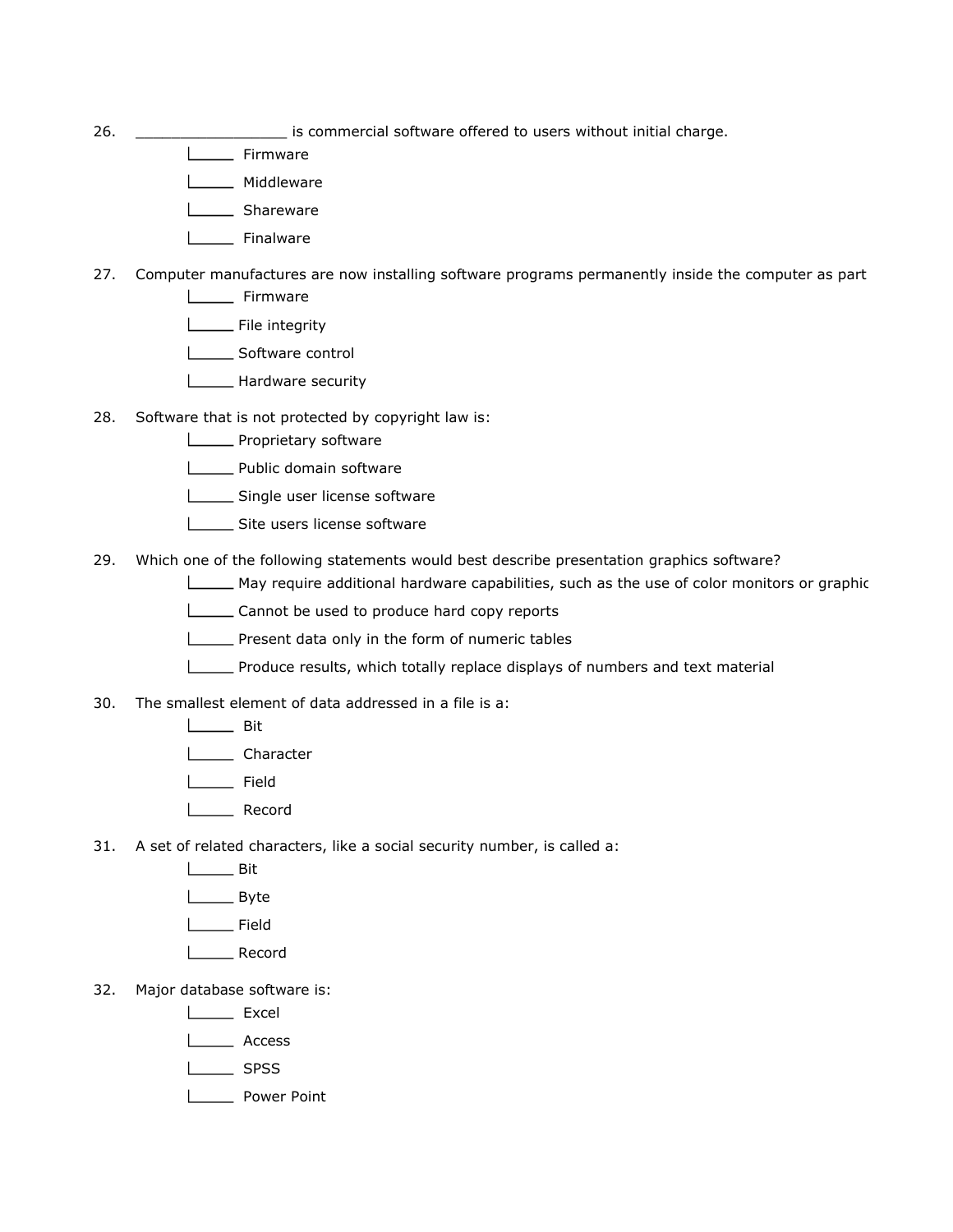- 33. **Example 10** involves using a microcomputer and peripherals to mix text and graphics to produce high quality princounts.
	- **LETTE** Powerpoint presentation
	- Desktop publishing
	- **L\_\_\_\_\_** Graphic software
	- L**L** Wordprocessing
- 34. Which one of the following is a personal information manager?
	- L<sub>Excel</sub>
	- L<sub>MS</sub> Outlook
	- **Looper** Approach
	- **MySQL**
- 35. You cannot get software assistance from:
	- Co-dependent
	- Software vendor
	- Software on-line help
	- **LETT** Professional consulting firms
- 36. Database management systems offer many advantages over file management systems; one advantage **Improved data integrity** 
	- **LETTE** Reduced data redundancy
	- **Improved data security**
	- **LETTE** Reduced development time
- 37. Types of file organizations used on secondary storage devices do not include:
	- **Indexed sequential**
	- Direct file
	- **Probability file**
	- Sequential file
- 38. File organization used on secondary storage devices and filed on tape are processed as:
	- Direct file
	- Index-sequential file
	- **L** Sequential file
	- Norton file
- 39. A database with fields and records arranged in a family tree, with lower-level records subordinate to high
	- Direct file
	- Hierarchical database
	- **L\_\_\_\_** Relational database
	- Sequential file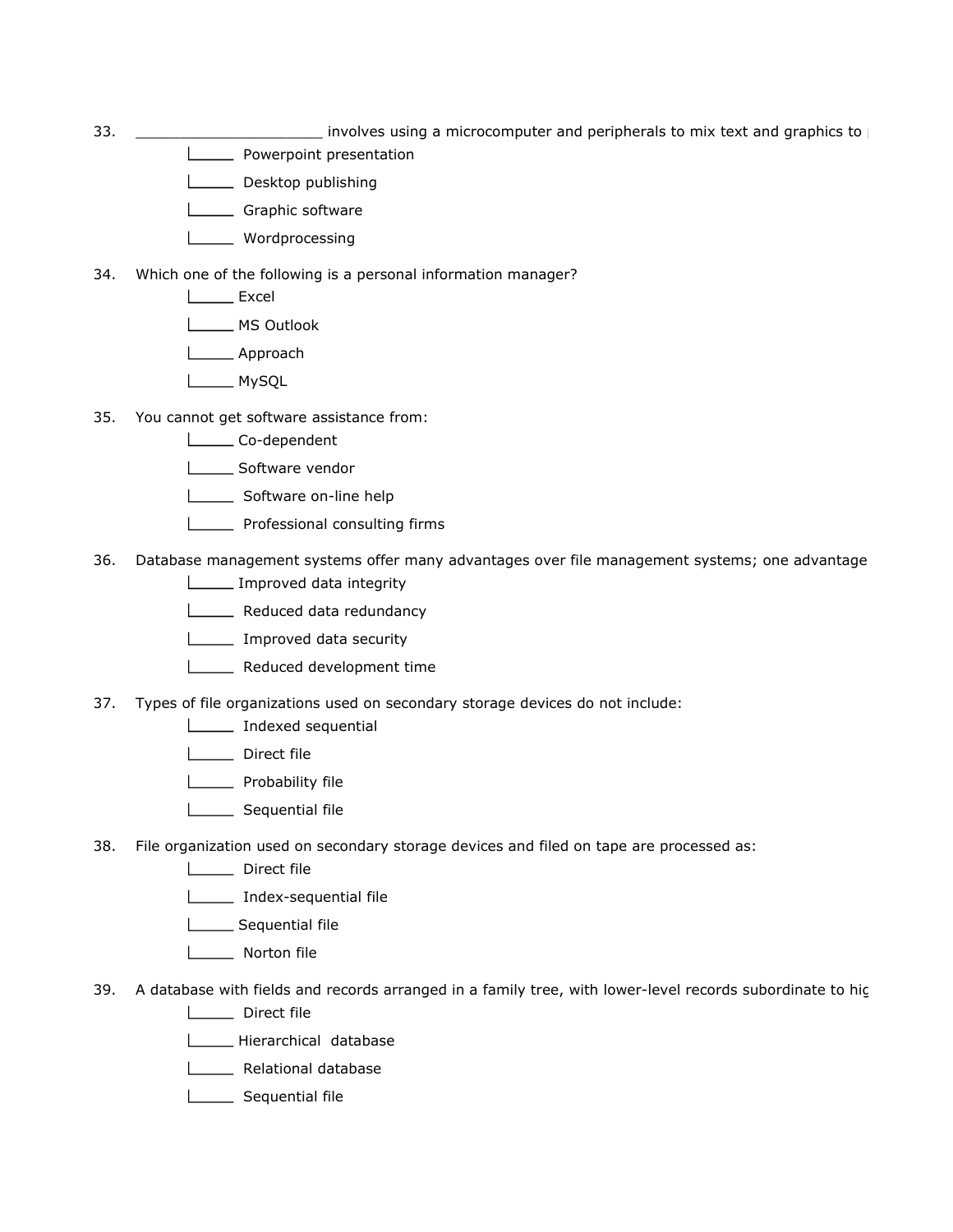- 40. In databases, the data records are organized and identified by using key fields which include all the folk
	- **Listing** Primary keys
	- Secondary keys
	- L**L** Temporary keys
	- Loreign keys
- 41. Other features in a database managements system that stores data definitions or a description of the st **Database recovery** 
	- L\_\_\_\_\_ Database utilities
	- Data dictionary
	- Database design
- 42. Some techniques to recover a system failure include all except:
	- **LECOVERY** via processing
	- Recovery via rollback/roll forward
	- Horizontal/vertical spacing
	- **Transaction logging**
- 43. A query language is a simple English-like language. T F
	- L**L** True
	- L<sub>b</sub> False
	- Answer c (blank if True/False question)
	- Answer d (blank if True/False question)
- 44. New data communication technologies do not include:
	- Lone/rod coding
	- Voice mail
	- Electronic mail
	- **Teleconferencing**
- 45. Data representation that uses a binary system to represent anything is usually:
	- **Loopey** Analog Data
	- Digital Data
	- Loice Data
	- Picture and Video Data
- 46. A communications medium that is one or more central wires surrounded by thick insulation is:
	- **Twisted-pair cable**
	- **Locaxial cable**
	- **L**\_\_\_\_\_\_ Optical fiber.
	- L<sub>A</sub> satellite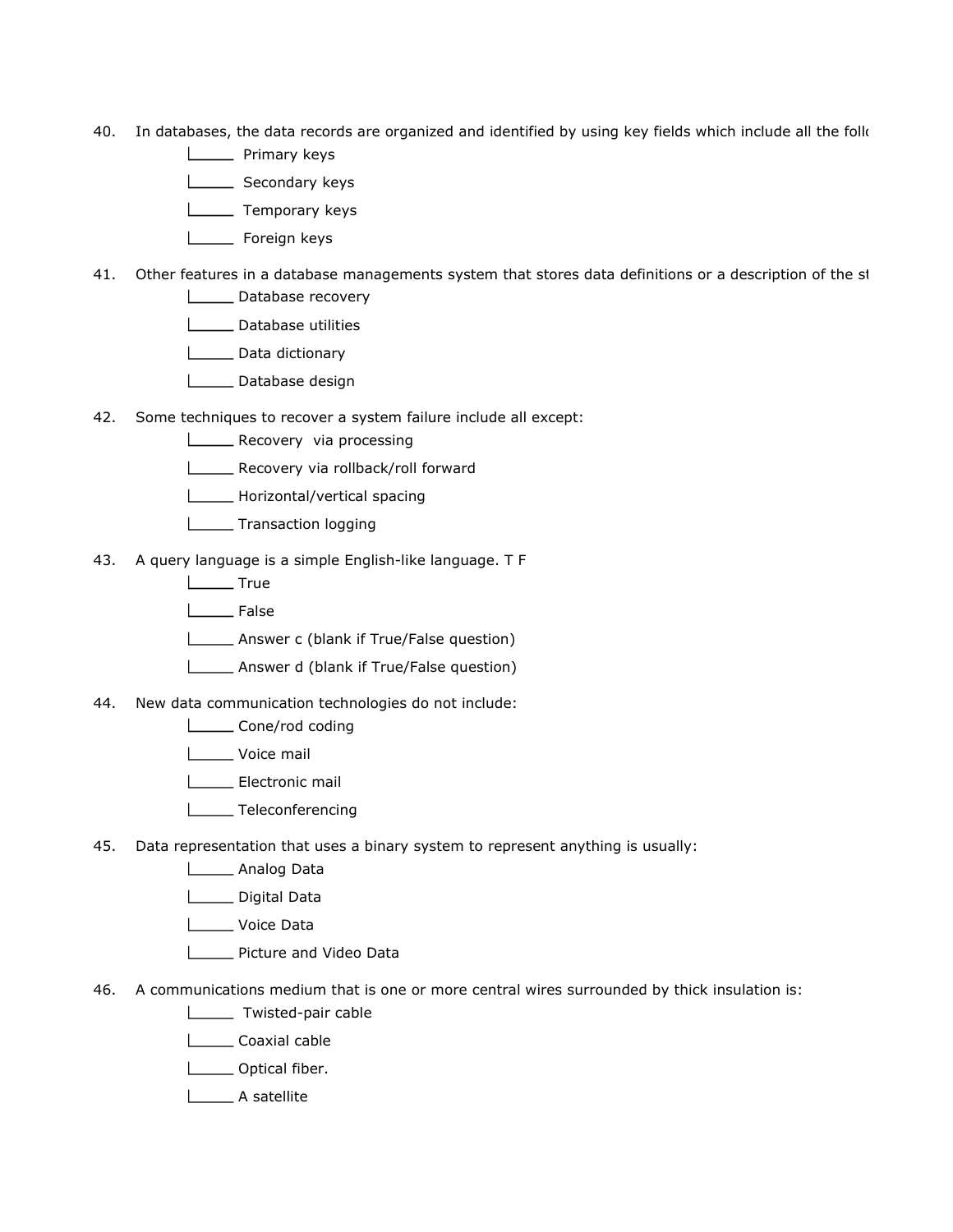- 47. Fiber optics are regarded as the communications media of the future primarily because of:
	- Greater flexibility
	- Greater mobility
	- **Creater resistance**
	- Greater speed and capacity
- 48. Which of the following statements is false regarding security software?
	- Firewalls block unauthorized traffic from entering the Intranet.
	- **Monitor the separation of duties within applications**
	- Security software controls access to information system resources
	- Security software identifies and authenticates users, controls access to information, and r
- 49. The \_\_\_\_\_\_\_\_\_\_\_\_\_\_\_\_ a collection of interconnected computer networks, linked by copper wires, fiber l Web
	- Internet
	- L**URL**
	- $\Box$  IP
- 50. Which of the following statements is false regarding Internet2?
	- Internet2 is a high-

performance network that uses an entirely different infrastructure than the public Interne Internet2 is intended to replace the Internet

- Most Internet2 users are connected via Abilene
- Internet2 is all about high-speed telecommunications and infinite bandwidth
- 51. In distributed data processing, a ring network:
	- $\Box$  Has all computers linked to a host computer, and each linked computer routes all data th
	- Links all communication channels to form a loop, and each link passes communications th
	- $\Box$  Attaches all channel messages along one common line with communication to the approp
	- $\Box$  Organizes itself along hierarchical lines of communication usually to a central host compu
- 52. An insurance firm uses a wide area network (WAN) to allow agents away from the home office to obtain the best data security?
	- Dedicated phone lines
	- **LETT** Call-back features
	- Frequent changes of user ID's and passwords
	- **End-to-end data encryption**
- 53. Which of the following statements is not true regarding real time conferencing as compared to telephon **Concursed Conly two users can communicate simultaneously** 
	- A written record can be kept of all statements
	- **It is also called "chatting"**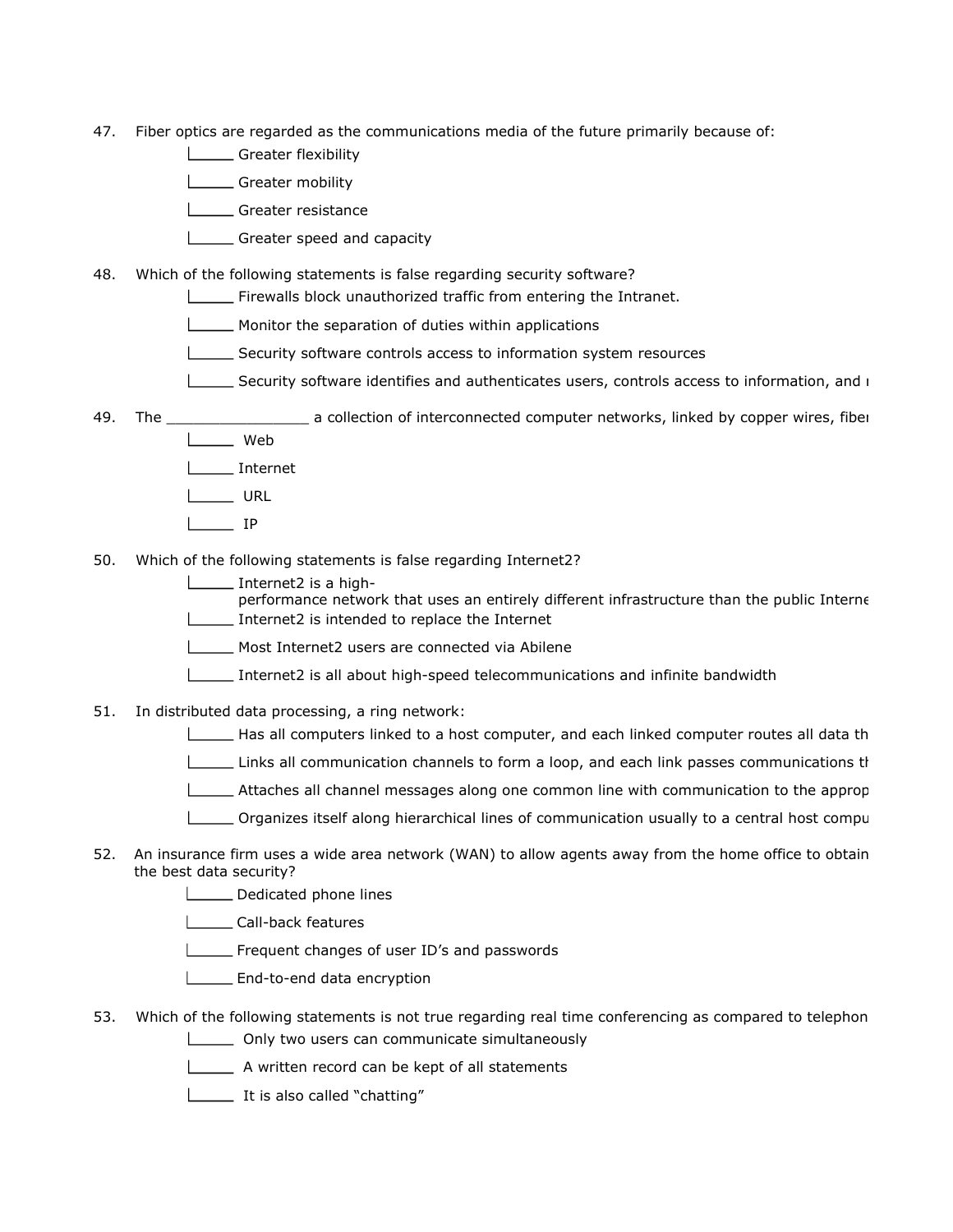**Problem situations may be solved more quickly** 

- 54. **Example 31. Example 34.** Example 15 is not an automatic feature available for different types of modems:
	- Self test
		- **Extra sensory log-in**
		- **Litter** Direct dialing
		- L<sub>\_\_\_</sub>\_\_\_\_\_ Auto/ dial
- 55. Downloading or uploading file from an online system is:
	- Electronic mail
	- File transfer
	- Online research
	- **Conline transactions**
- 56. A topology that provides a reliable, complex network structure relatively immune to bottlenecks and oth **LETTE** Hierarchical Topology
	- Mesh Topology
	- **Lichna** Star Topology
	- **Lasting Topology**
- 57. The disadvantages of interfacing networks (LANs) include:
	- If one LAN fails, the other LAN still functions
	- Some network functions may not be able to go across network boundaries
	- It is more reliable and can be used for critical activities
	- It is flexible in having individual sub-networks to meet particular tasks.
- 58. A network that covers a large geographic area is most commonly referred to as  $a(n)$ :
	- **LECTE** Wide area network
	- Local area network
	- Internetwork
	- Intranet
- 59. Your text describes a number of telecommunications networks. A network that serves a company that is
	- **Looper Bus network**
	- Local area network
	- Dedicated network
	- L<sub>Extranet.</sub>
- 60. Advantages of interfacing networks do not include:
	- Greater complexity
	- Lower total network costs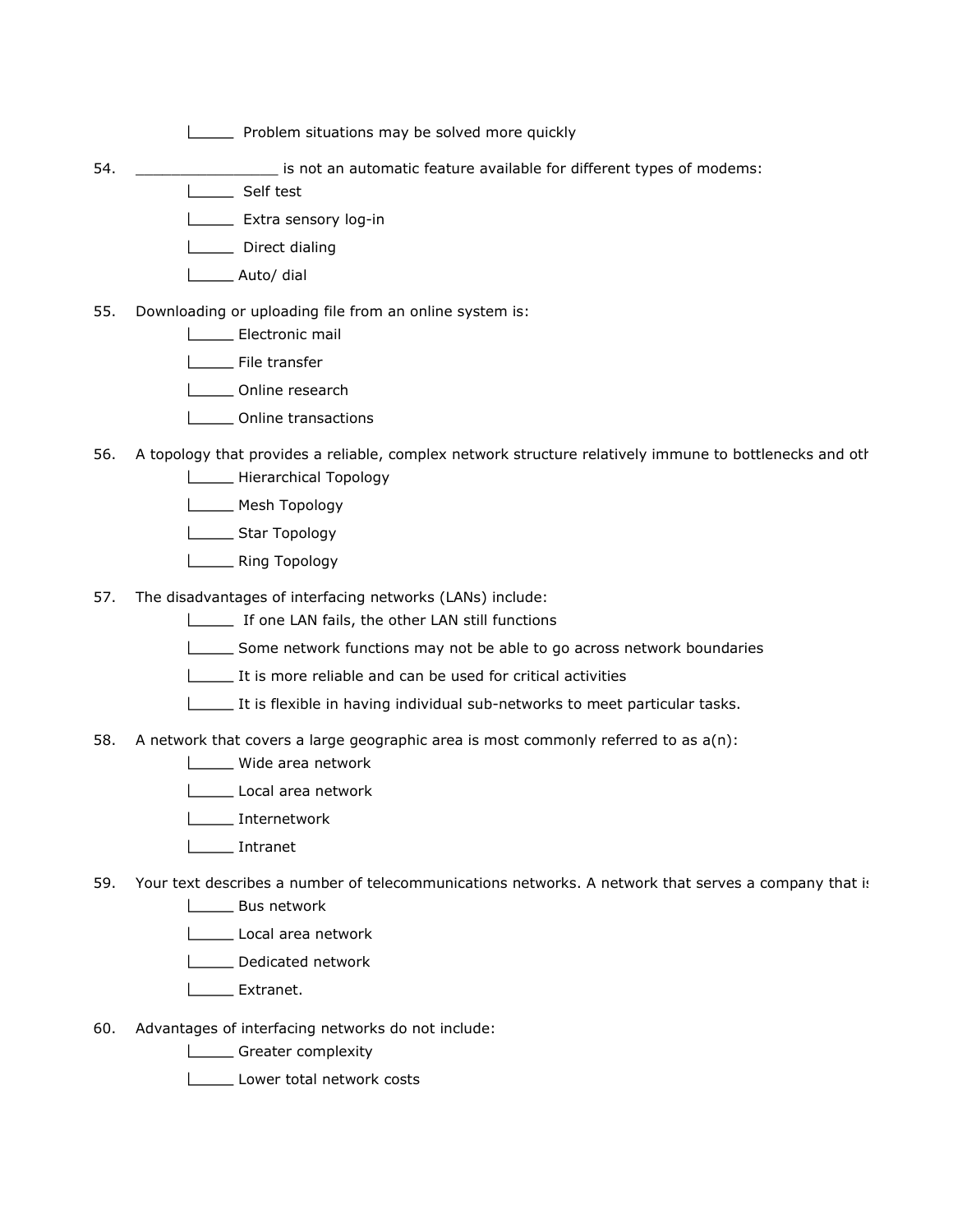**Later Elexibility** 

L\_\_\_\_\_\_ Can be used for critical activities

- 61. Some of the most popular user friendly commercial online services include all the following except:
	- L<sub>MSN</sub>
	- **Larthlink**
	- **Mozilla**
	- Land AOL
- 62. There are several types of online systems. An example of commercial online systems is:
	- **LETT** Customer supplier (direct connection)
	- L\_\_\_\_\_\_ Bulletin board
	- Stock marketing research
	- **Direct connection**

- 63. **Example 20 and 20 and 3 and 5 and 5 and 5 and 5 and 5 and 5 and 5 and 5 and 5 and 5 and 5 and 5 and 6 and 5 and 6 and 6 and 6 and 6 and 6 and 6 and 6 and 6 and 6 and 6 and 6 and 6 and 6 and 6 and 6 and 6 and 6 and 6 a** 
	- **Hoover's Online** 
		- **LETTE:** Bureau of Economic Analysis (BEA)
		- **LECT** Bureau of the Census
		- **Bureau of Labor Statistics**
- 64. An organizational Internet that is guarded against outside access by a firewall is  $a(n)$ :
	- **Lacker Extranet**
	- Intranet
	- L<sub>\_\_\_\_</sub>Private Internet
	- **LECT** Virtual private network
- 65. The spectrum of telecommunications-based services today is wide and expansive. Which of the following
	- **L\_\_\_\_\_** Broadcast TV
	- **Multimedia services**
	- **Lase Elimenalls**
	- **Telecommuting**
- 66. Practical applications of Intranet do not include:
	- **Furnishing outside CPAs with accounting, audit, and tax information**
	- Creating virtual private networks (VPNs) between companies, business partners, and clie
	- $\Box$ Transferring information to government agencies (e.g., Department of Commerce, SEC, 1
	- $\overline{\phantom{a}}$ Providing information to salespersons in the field and managers at different branch
- 67. Intranets provide all except one of the following features:

**L** Easy navigation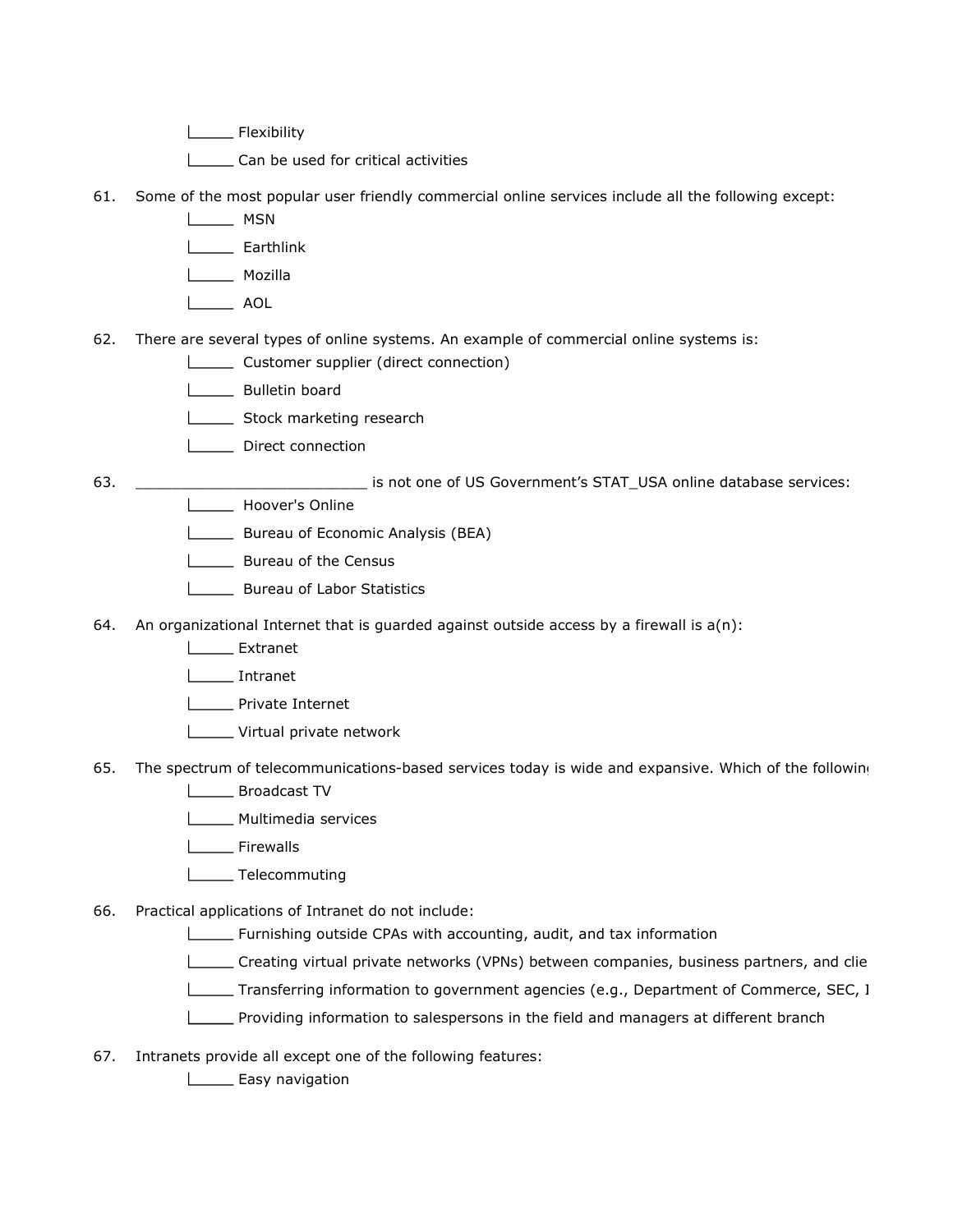- Micro-hindsight
- **Example 1** Rapid prototyping
- L<sub>Scaleable</sub>
- 68. Practical applications of Intranets will not include:
	- **LETTE** World Wide Web services
	- Displaying e-mail
	- **LETT** Providing spreadsheets and data reports
	- **Furnish resource needs and reports to suppliers**
- 69. The majority of Web applications operate in the Web server through a common gateway interface (CGI) L\_\_\_\_\_\_\_ C language
	- TCL or Pert (a script language)
	- C++ language
	- Basic HTTP
- 70. Many popular business uses of the Internet include:
	- Electronic discussion forums and bulletin board systems
	- Gathering information by performing online searches using web browsers and search eng
	- Downloading software and information files and accessing databases
	- Holding real-time conversations with other Internet
- 71. A secure network that uses the Internet as its main backbone network to connect the Intranets of a com
	- Local are network
	- L\_\_\_\_ Wide area network
	- **LECT** Virtual private network
	- **LETT** Client/server network
- 72. You should not consider \_\_\_\_\_\_\_\_\_\_\_\_\_\_\_\_\_\_\_\_\_\_\_\_\_\_\_\_\_\_\_\_\_ in selecting software:
	- **Lase of use**
	- **Ease of customization**
	- **Looper** Price
	- **Latting-Compatibility and integration**

73. \_\_\_\_\_\_\_\_\_\_\_\_\_\_\_\_\_\_\_\_\_\_\_\_ is not a module of integrated accounting software.

- **Inventory** 
	- **LECOUNTED** Accounts receivable
	- **LECT** Working capital management
	- **L\_\_\_\_** Fixed assets
- 74. \_\_\_\_\_\_\_\_\_\_\_\_\_\_\_\_\_\_\_\_\_\_ serves as a cross-functional enterprise backbone that integrates and automates ma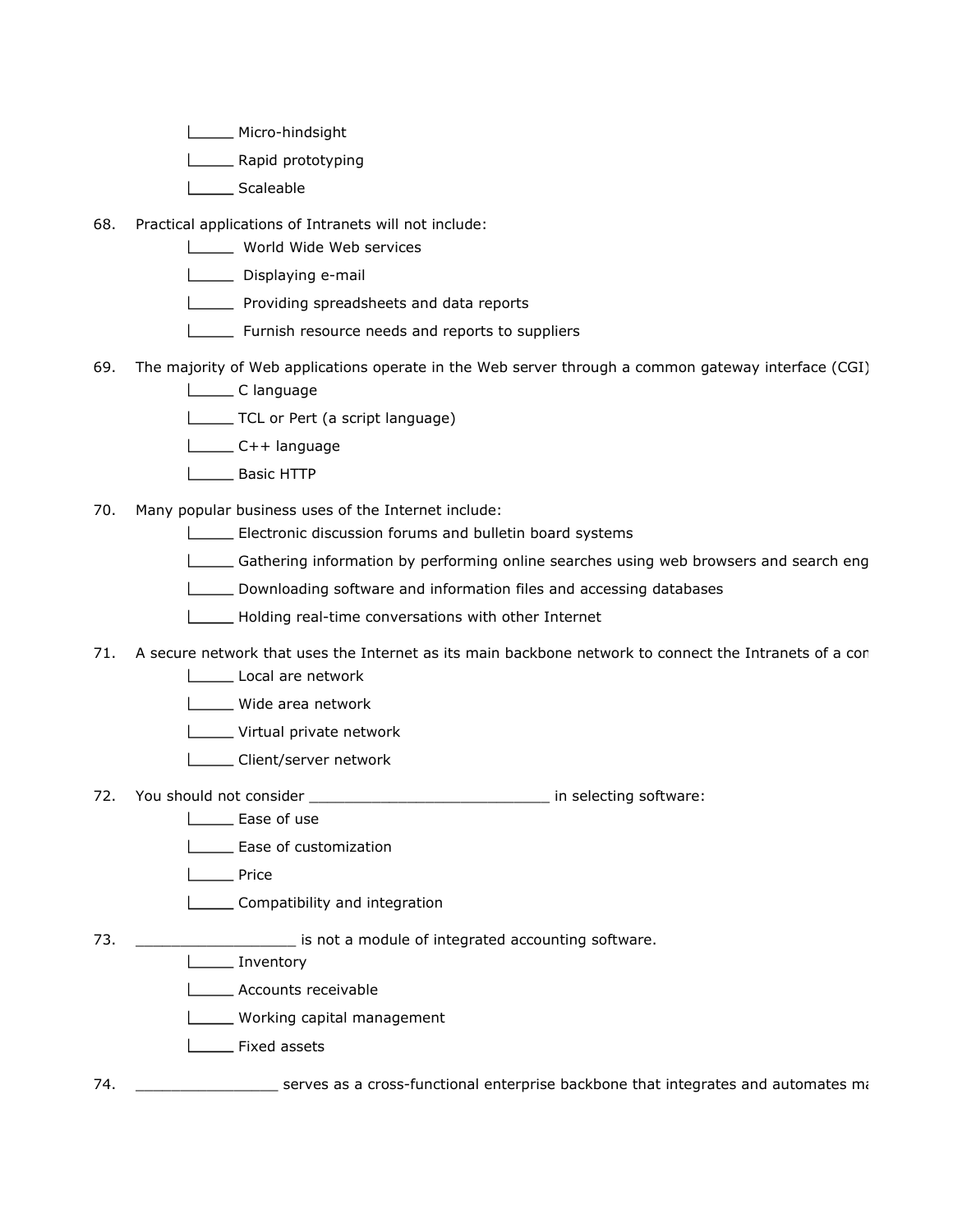- **Enterprise resource planning**
- Supply chain management
- Electronic data interchange
- **Lackson** Value chain management
- 75. Fundamentally, \_\_\_\_\_\_\_\_\_\_\_\_\_\_\_\_\_\_ helps a company get the right products to the right place at the rig **LECTE** Enterprise resource planning
	- Supply chain management
	- Electronic data interchange
	- Material requirement planning
- 76. Companies are turning to customer relationship management (CRM) to improve their customer focus. C business areas except?
	- L<sub>Sales</sub>
	- **L\_\_\_\_\_\_** Marketing
	- | Internal control
	- L**L**Customer service
- 77. Which one of the following is the least likely financial goal or target?
	- **Expected returns on investment**
	- L\_\_\_\_\_\_ Earnings growth
	- **Innovation and patents**
	- Desired debt-to-equity ratios
- 78. Lack of proper funds management does not imply:
	- Lower profits
	- **Lastima** Possible bankruptcy
	- **Ligher leverage.**
	- **Latter Coordinancing decisions**
- 79. Which one of the following is not an application of the Z Score Model?
	- **Merger analysis**
	- Loan credit analysis
	- **Lacker analysis**
	- **Lackson** Auditing analysis
- 80. Financial ratio analysis addresses all except:
	- How well a business is doing?
	- How budgets are prepared?
	- **Number** What are a business' strengths?
	- What are a business' weaknesses?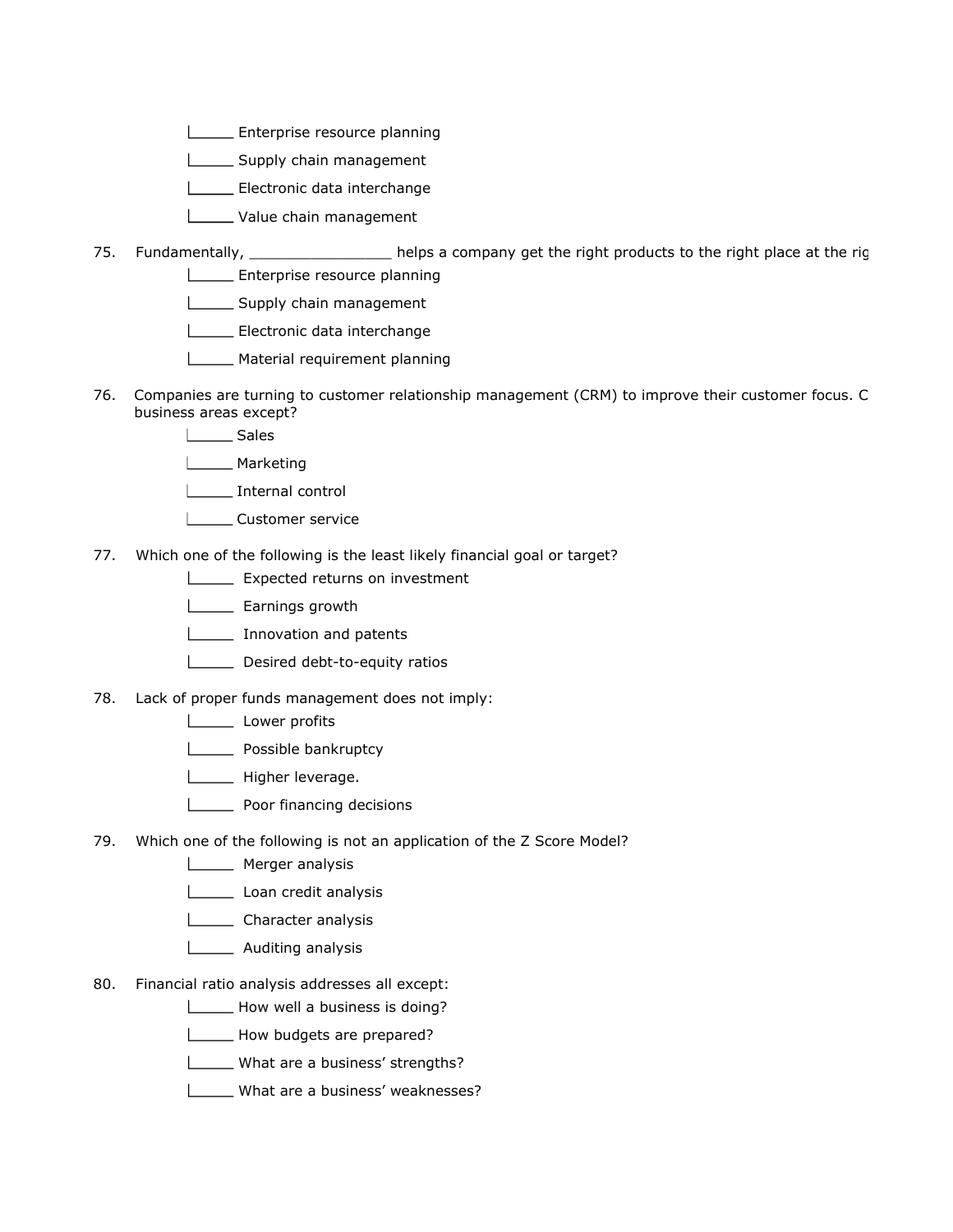- 81. Which of the following is not an example of short-term decisions?
	- What is a safe minimum cash balance for the firm?
	- Should you lease or buy?
	- How much does the cash flow fluctuate seasonally?
	- When do these seasonal fluctuations occur?
- 82. Manufacturing disciplinary areas do not include:
	- **Manufacturing intelligence**
	- **Looper Engineering**
	- L<sub>L</sub> Facility design
	- **Labrication**
- 83. Product engineering is the starting point for product distribution. T F
	- L<sub>L</sub>\_\_\_\_\_\_ True
	- I<sub>\_\_\_</sub>False
- 84. CAM includes the following functions, except:
	- Lunar design
	- Lobotics
	- L**L**Monitoring
	- **Numeric control**
- 85. The goal of JIT is not to:
	- **Produce limited production runs**
	- **LECTE** Produce with no waste of labor
	- **Produce instantly with no lead time**
	- **LECT** Produce good quality products
- 86. Information needs of marketing managers do not include:
	- Improving new product development
	- Supply chain
	- **Market orientation**
	- **L\_\_\_\_\_\_** Market segmentation
- 87. Marketing MIS subsystems do not include:
	- **LETTE** Product development
	- **Internal systems**
	- L\_\_\_\_\_ Market research
	- **Lacker Advertising**
- 88. The primary purposes of a sales plan do not include:
	- To reduce uncertainty about the future revenues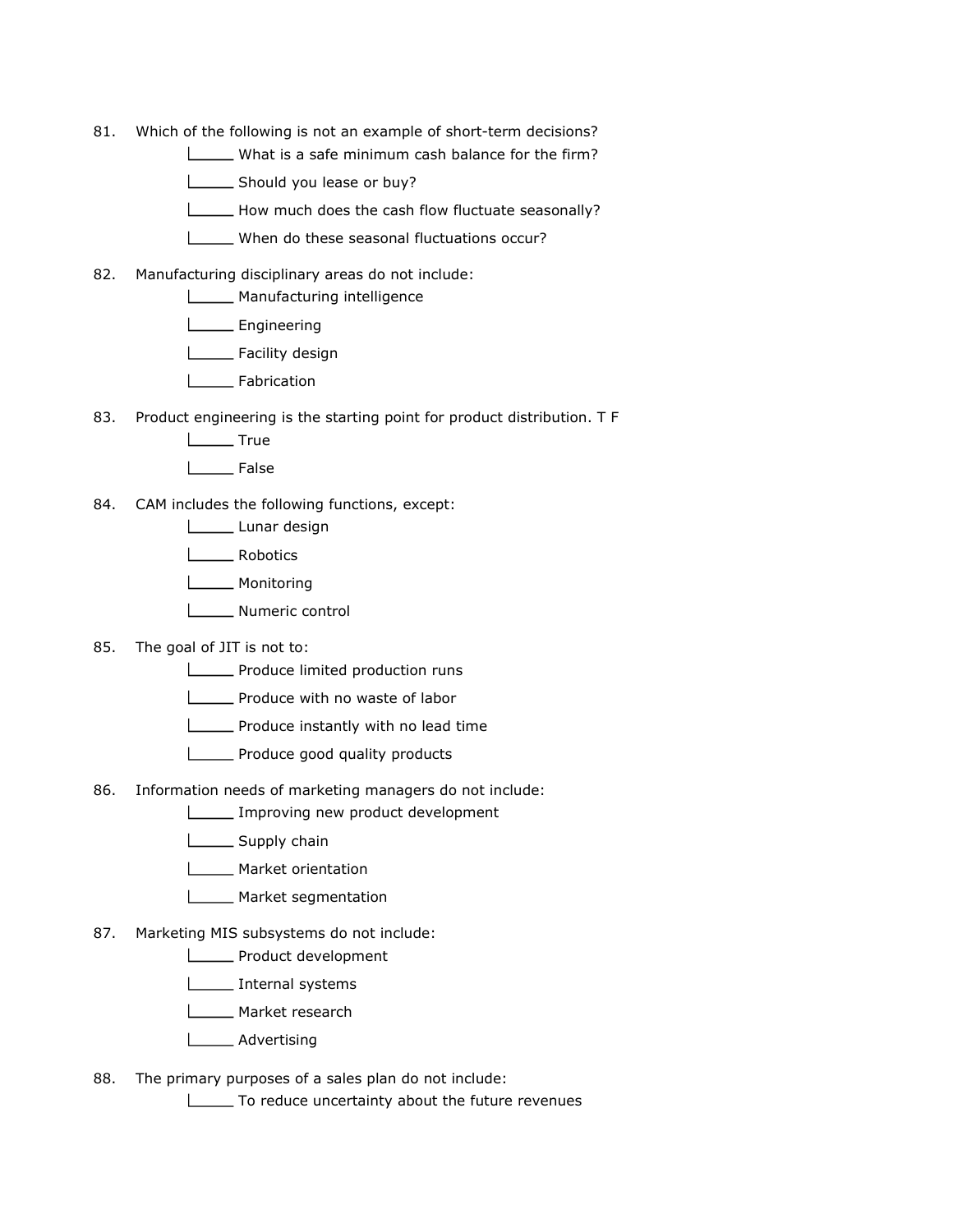- $\Box$  To eliminate management judgments and decisions from the planning process (e.g., in the
- To provide necessary information for developing other elements of a comprehensive profition and  $p$
- To facilitate management's control of sales activities
- 89. Sales planning and forecasting often are confused. Although related, they have distinctly different purpos
	- **Lacks** True
	- False
- 90. Risk analysis does not handle:
	- What-if
	- **Compact in put**
	- **LETTE:** Fitting data to distributions
	- **Looper** Sensitivity
- 91. Palisade's DecisionTools Suite is a DSS tool for
	- Financial statement analysis
	- **Contribution analysis**
	- **LETTE:** Risk and decision analysis
	- **LETTE** Break-even analysis
- 92. An Expert system contains six major components with one of the components featuring online help facil **Lackson** Knowledge Database
	- **Lomain Database**
	- User Interface
	- **Intelligence Interface**
- 93. Which one of the following statements would best describe expert systems software?
	- Is normally developed using traditional languages like COBOL and FORTRAN
	- Includes an inference engine program used to process the rules and facts related to a sp
	- Uses a knowledge base containing only facts
	- Uses a model base and makes decisions
- 94. A bank implemented an expert system to help account representatives consolidate the bank's relationshipsed
	- A sequential control structure
	- **LETTE** Distinct input/output variables
	- **Listing** A knowledge base.
	- **Letter** Passive data elements
- 95. Which method of knowledge representation represents knowledge in an expert system's knowledge base
	- **Letter** Case-based reasoning
	- Frame-based knowledge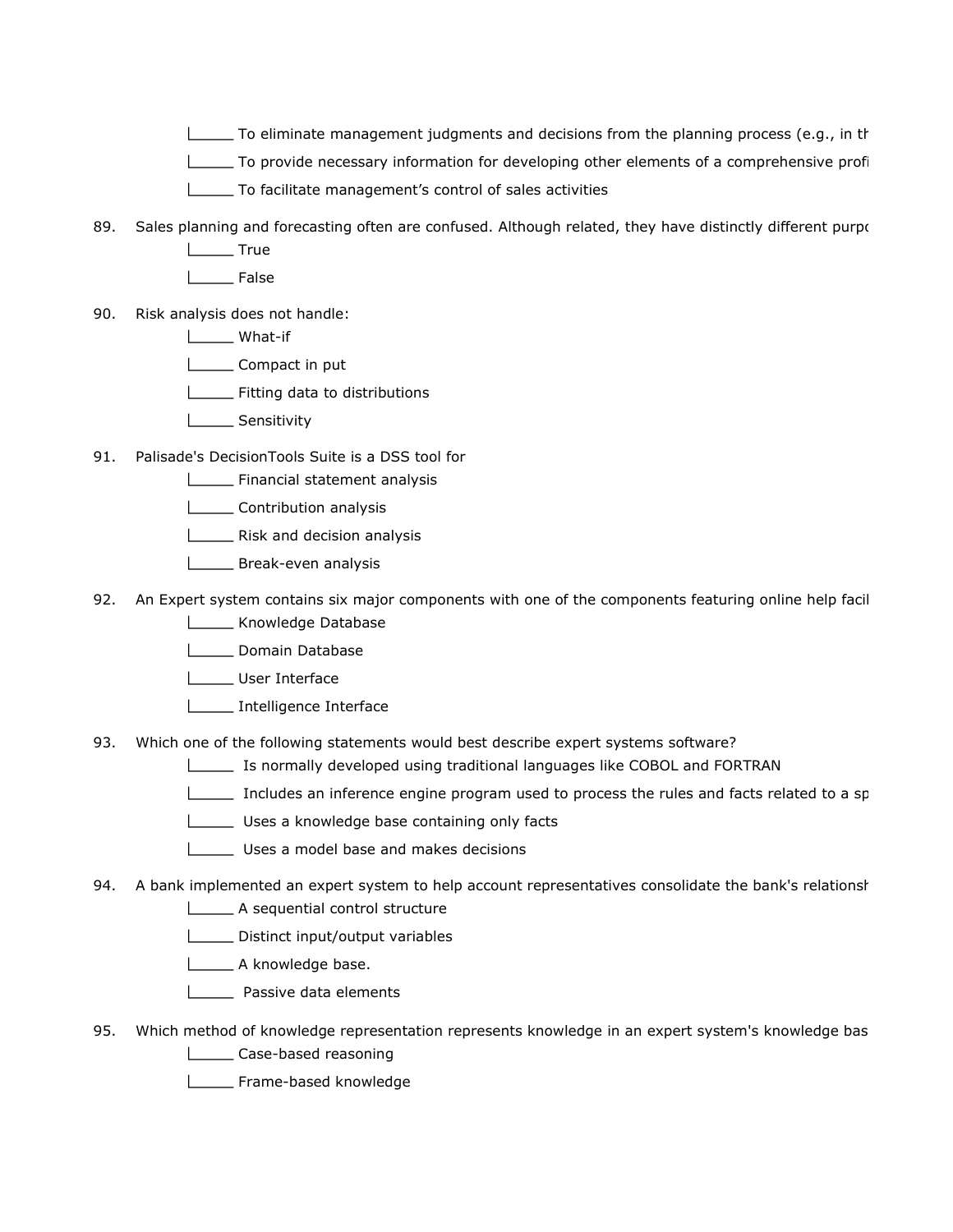**Lackson** Object-based knowledge

- L\_\_\_\_\_ Rule-based knowledge
- 96. Fuzzy logic deals with:
	- **LETTE** Precise values
	- Degrees of certainty
	- L**L**Uncertainty
	- L**Certainty**
- 97. An application of an Expert System used in the global financial market is:
	- **LETTE:** 24 hours Trading Programs
	- L<sub>\_\_\_\_\_</sub> Underwriting
	- Loom Hedges
	- Larbitrage
- 98. The drawbacks of an expert system include:
	- **Increased output and productivity**
	- **LETT** Failing to adapt to a continually changing environment
	- **LECALLET** Capture of scarce expertise
	- **Lackson** Knowledge sharing
- 99. Which one of the following is a benefit of expert systems?
	- Their ability to preserve and reproduce the knowledge of experts
	- **Their ability to support subjective managerial decision-making**
	- Their limited focus
	- Their use in problem areas requiring broad knowledge and subjective problem solving
- 100. Fraudulent emails are also known as:
	- **Lackson** Phishing
	- Lissen Piggybacking
	- Data Manipulation
	- Scavenging

#### Chapter 2 - Selecting Computer Hardware

#### Chapter 3 - Using Systems Software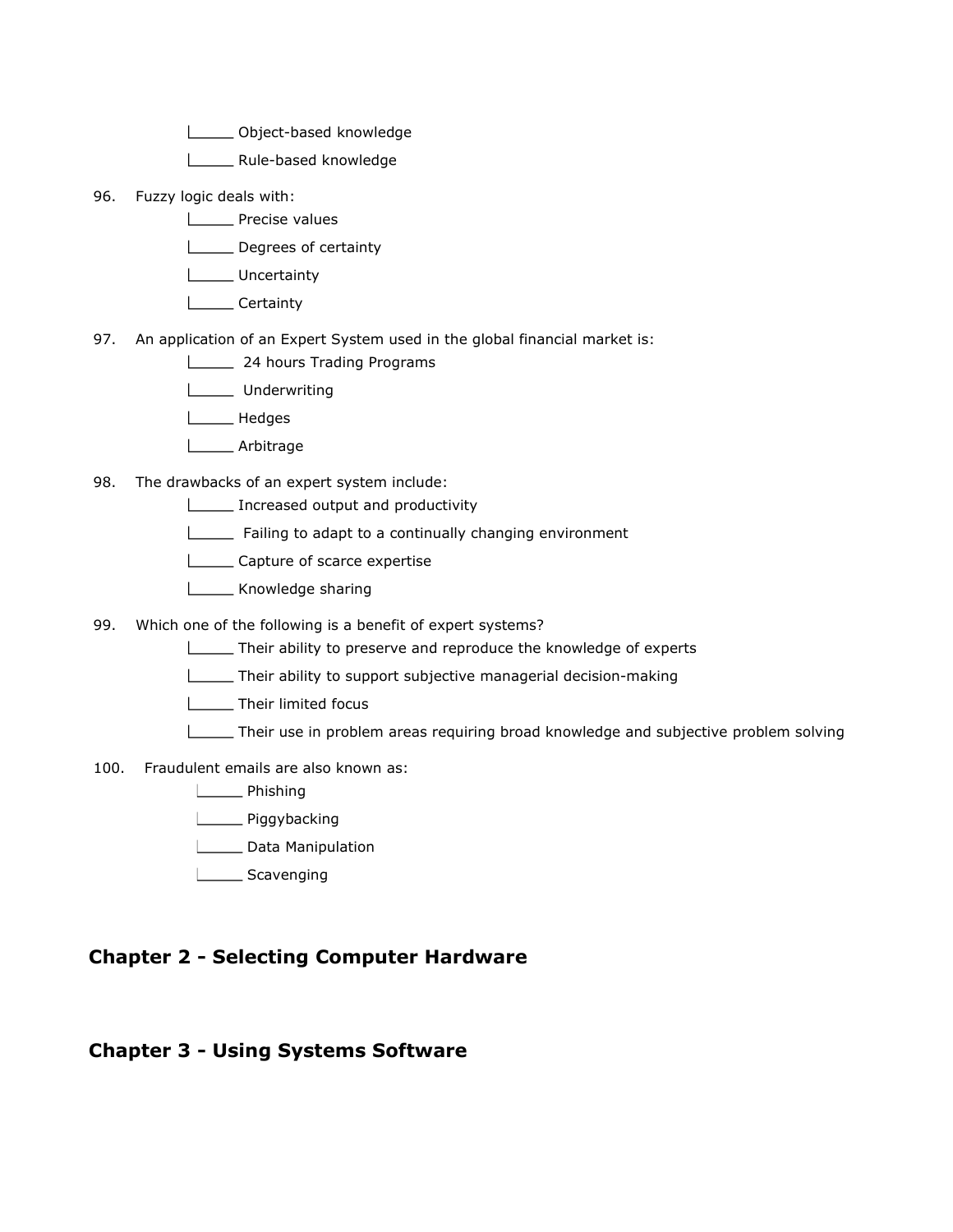Chapter 4 - Data And Data Management

Chapter 5 - Data Communications

Chapter 6 - Network And Telecommunications

Chapter 7 - Internet And Intranet

Chapter 8 - Accounting Information Systems And Packages

Chapter 9 - Decision Support Systems

Chapter 10 - Control And Security Of Information Systems

Chapter 11 - Financial Management Information Systems and Packages

Chapter 12 - Manufacturing Information Systems and Packages

Chapter 13 - Marketing Information Systems and Packages

Chapter 14 - Decision Support Systems